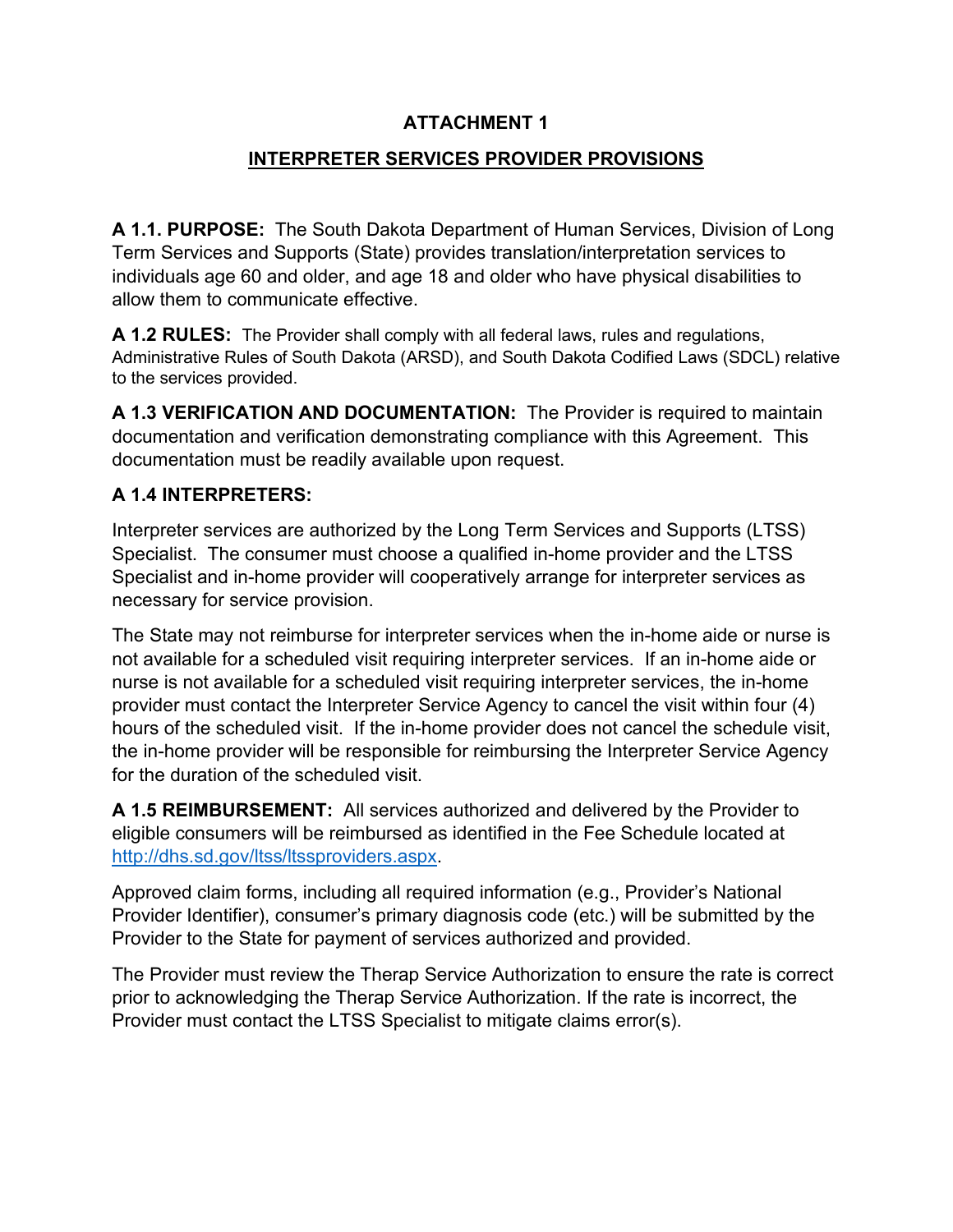If the Provider is reimbursed at the incorrect rate resulting in an overpayment, necessary action to resolve this overpayment will be initiated by the State, including voiding of Medicaid claims and ACH recoupment for State-funded Services. If the Provider is reimbursed at the incorrect rate resulting in an underpayment, the Provider will be required to initiate the necessary action(s) in order to correct the underpayment, including voiding of Medicaid claims and ACH recoupment for State-funded Service. The Provider must resubmit the claims at the correct rate to receive appropriate reimbursement.

The Provider may only bill for services authorized and acknowledged in Therap and delivered by the Provider. Units authorized are a maximum. The Provider must contact the LTSS Specialist if the authorized services routinely take more or less time to complete if additional services or units are being requested. If a situation arises in which unanticipated services must be provided in order to assure the well-being of the consumer, the Provider must notify the LTSS Specialist by the next business day in order to receive approval for the services. If the Provider does not notify the LTSS Specialist, the additional units will not be approved and will not be reimbursed.

Due to federal requirements associated with the 21<sup>st</sup> Century CURES Act and Electronic Visit Verification (EVV), the Provider may only bill for time spent completing authorized services. The Provider may not bill for units not delivered. The Provider may not bill for "not home" visits.

Additional units for mileage will not be authorized and must not be billed. Travel time is included in the non-billable time reported in the cost reports and is used to calculate the rate(s) for services.

The consumer must be present when services are being performed unless an exception is specified in the Therap Pre-Authorization. If the Provider encounters a situation where an exception is needed, the Provider must contact the State for authorization.

The State's reimbursement rate for services must not exceed the Provider's private pay rate(s). If the State's rate(s) of reimbursement exceeds the Provider's private pay rate(s), the State's reimbursement will be adjusted to match the private pay rate(s).

If staffing shortages occur, the Provider must provide adequate coverage to serve the assigned consumers. No additional units will be authorized to cover the Provider's staffing shortages.

The State's reimbursement for services rendered shall be considered payment in full. The Provider may not bill the consumer for any additional fees.

The State will not reimburse or otherwise be made liable for purposes or transactions made by the Provider on behalf of the consumer.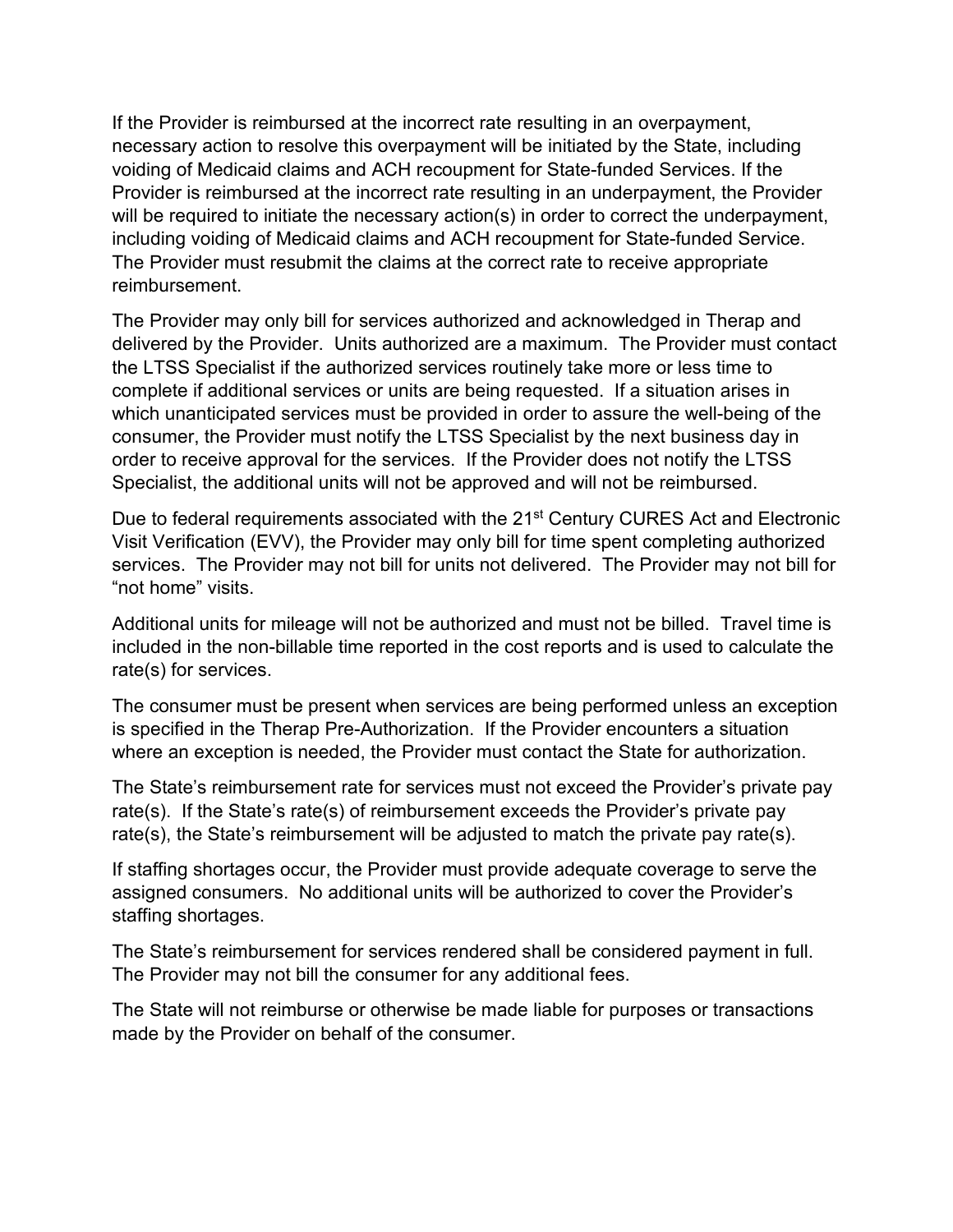## **STANDARD PROGRAM DEFINITIONS**

**B 2.1 "Care Plan/Service Plan"** is a written plan developed with each consumer and whomever he/she wishes to participate. The Care Plan/Service Plan summarizes the consumer's identified needs and the strategy for addressing unmet needs.

The State will provide on-going case management for each consumer. Case management will include reassessing the consumer's needs and eligibility at least annually, facilitating the development of the Care Plan/Service Plan, determining changes to the Care Plan/Service Plan, authorizing additional services by the Provider, and resolving any consumer concerns and other consumer-related issues.

**B 2.2 "Eligible Consumer"** is any person in need of services who has been determined eligible by the State.

**B 2.3 "Therap"** is the online case management documenting and billing software.

**B 2.4 "Therap Service Authorization"** is the electronic document in Therap which details the services authorized for the consumer. The Therap Service Authorization must be acknowledged by the Provider within 7 business days of receipt. Failure to acknowledge the Therap Service Authorization within the designated time frame may negatively affect reimbursement for services provided. Any permanent change to the Therap Service Authorization must be reviewed and authorized by the State.

If a Provider is concerned that there is an error on the Therap Service Authorization, the Provider should not acknowledge the Therap Service Authorization. The Provider should contact the LTSS Specialist assigned as the consumer's case manager to resolve any potential discrepancies.

# **STANDARD PROGRAM REQUIREMENTS**

**C 3.2** The Consumer will select the Provider of his/her choice. When a Provider makes a referral to the State, the LTSS Specialist will ensure the referring Provider is made known to the Consumer, but the Consumer will be offered the choice of Providers.

**C 3.3** The Provider must implement State fingerprint background checks to screen for convictions of abuse, neglect, or exploitation, for all employees hired to work in the homes of consumers. The Provider may request the State's approval for an alternative background check by completing and submitting a "Provider Request for Approval of Alternative Background Check", along with a description of the alternative background check (produced by the company that process the background checks). In order to receive approval, the alternative background check results for employees hired by the Provider must be readily accessible to the State upon request and the description of the alternative background check must include verification that the following threshold criteria are met: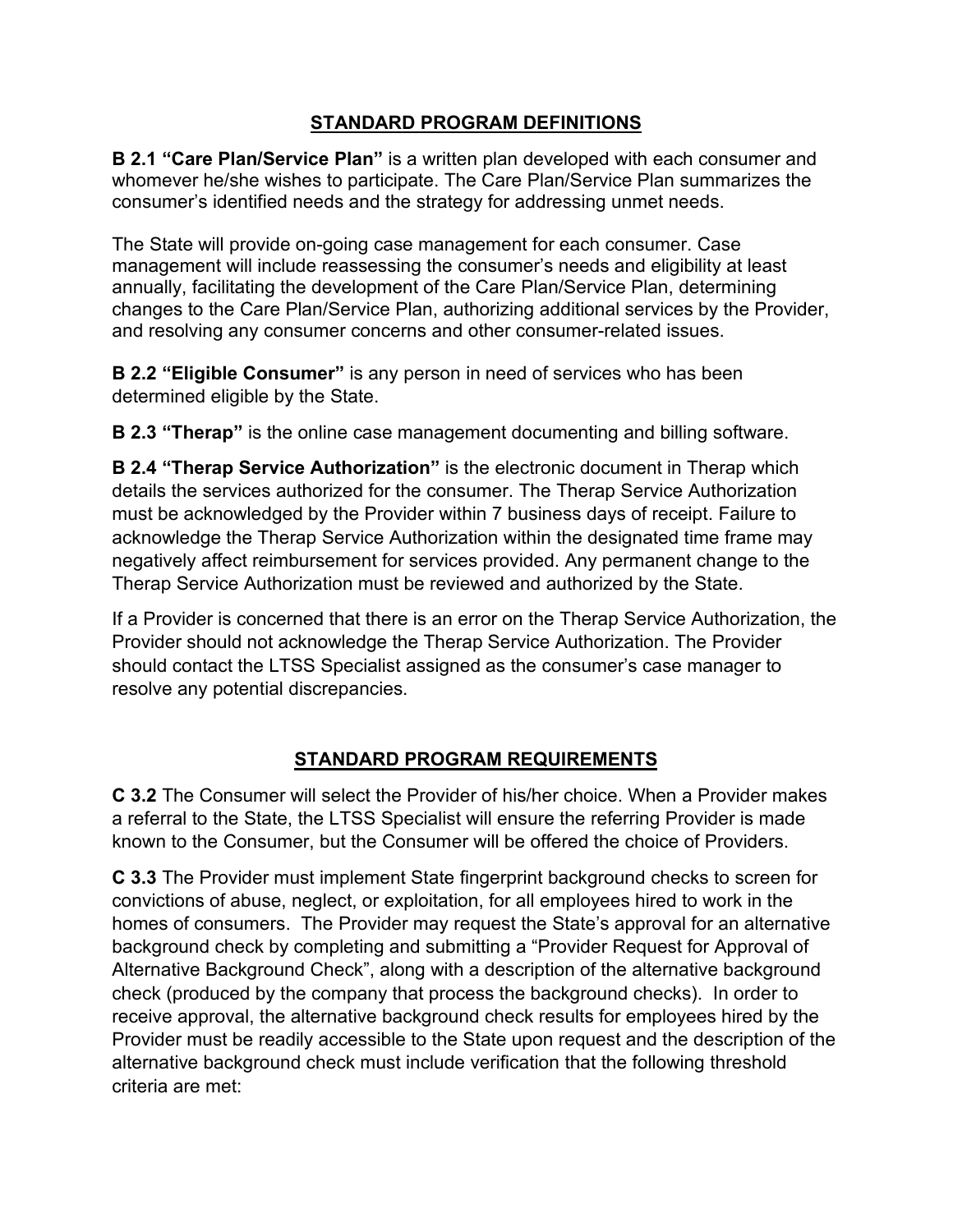- The alternative background check verifies the identity of the individual hired utilizing at least two (2) unique types of identification (must include a government issued photo ID and an additional document that meets I-9 standards)
- The alternative background check identifies the criminal history of the individual hired
- The alternative background check creates a report of the criminal history of the individual hired which is readily accessible to the Provider

An employee hired must meet the following minimum standards:

- 1) Be at least 16 years of age or older;
- 2) Be employed by an enrolled Medicaid Provider; and
- 3) Pass a State fingerprint (or State approved) background check.
	- a) The following are a list of fitness criteria that would automatically preclude a Translator/Interpreter from being hired/ contracted:
		- i) Conviction of a crime of violence as defined by SDCL 22-1-2 or a similar statute from another state;
		- ii) Conviction of a sex crime pursuant to SDCL chapters 22-22 or 22-24A or SDCL 22-22A or similar statues from another state; or
		- iii) Class A and/or B felony convictions; and
	- b) The following are a list of fitness criteria that may preclude an individual from being hired/contracted at the discretion of the Provider:
		- i) Other felonies not described in 3.a.iii;
		- ii) Misdemeanor convictions related to fraud, theft, embezzlement, breach of fiduciary responsibility, or other financial misconduct;
		- iii) Any convictions, including any form of suspended sentence, which are determined to be detrimental to the best interests of SD Medicaid. This includes convictions related to a person's character such as perjury and fraud- related charges, as individuals determined to be dishonest with any party should not be assumed to be honest with SD Medicaid; or
		- iv) Conviction related to obstruction of a criminal investigation.

**C 3.4** The Office of the Inspector General (OIG) has the authority to exclude individuals and entities from federally funded health care programs and maintains a list of all currently excluded individuals. The Provider must check the OIG List of Excluded Individuals and Entities (LEIE) to ensure that new hires and current employees are not on the excluded list at a minimum of once every six (6) months. The OIG exclusions database can be found online at [https://exclusions.oig.hhs.gov/.](https://exclusions.oig.hhs.gov/) The Provider must have a policy that specifies the processes for conducting this verification.

**C 3.5** The Provider will assign and begin provision of authorized services within 7 business days of receipt of the Therap Service Authorization. If the Provider is unable to meet the 7-day deadline, the Provider must contact the consumer's LTSS Specialist to discuss the plan for ensuring services are provided.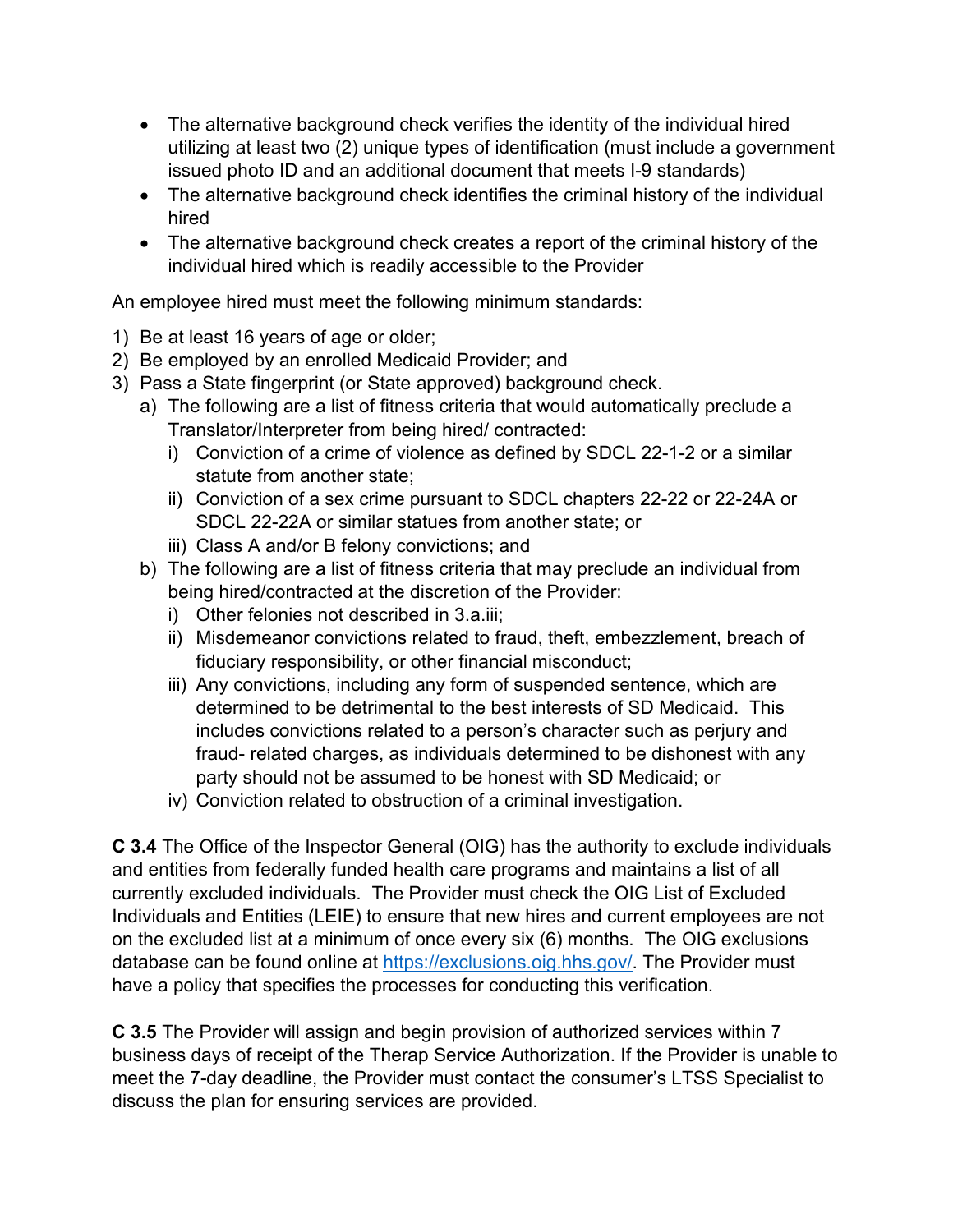**C 3.6** The Provider must comply with federal Electronic Visit Verification (EVV) requirements. The State has purchased an EVV system for providers to utilize at no cost to the provider. If the Provider determines utilization of the State purchased EVV system is not feasible, the Provider may complete the "Provider Request for Approval for Alternative IT System for Electronic Visit Verification (EVV)" form. If an alternative IT system is approved, the Provider must ensure the minimum EVV requirements are met. EVV requirements include the type of service performed, the individual receiving the service, the date of service, the location of service delivery, the individual providing the service, and the time the service begins and ends.

**C 3.7** The Provider must have a policy and procedure manual. The policy and procedure manual must be easily accessible upon request.

**C 3.8** The Provider must have a policy for abuse, neglect, and exploitation reporting. In accordance with South Dakota law, the Provider is mandated to immediately report any suspected abuse or neglect of a consumer. The policy for abuse and neglect reporting must conform to the mandatory reporting laws and address the requirement to provide training on mandatory reporting laws to staff on an annual basis. See SDCL 22-46 for South Dakota's mandatory reporting laws for elders and adults with disabilities.

**C 3.9** The Provider must have a staffing policy. The staffing policy must include job qualifications, the process for conducting background checks, OIG exclusion, and the process for performance evaluations.

**C 3.10** The Provider must have a staff training policy. The staff training policy must include identification of the processes and timelines for new staff orientation and annual staff training. The Provider must provide a new Employee Orientation to each new employee.

The Provider must ensure that each employee receives a minimum of six (6) hours of training annually and must maintain a training record documenting the date, length, and topic of each training completed.

The Provider is responsible for the oversight of staff in the completion of their assigned tasks. The review process must include unannounced visits to the assigned work site of each employee. Documentation of the staff monitoring visits must be available for review.

**C 3.11** The Provider must have a consumer confidentiality policy. The confidentiality policy must include specifics on maintenance of consumer records, transmission of personal consumer information, and confidentiality practices by staff.